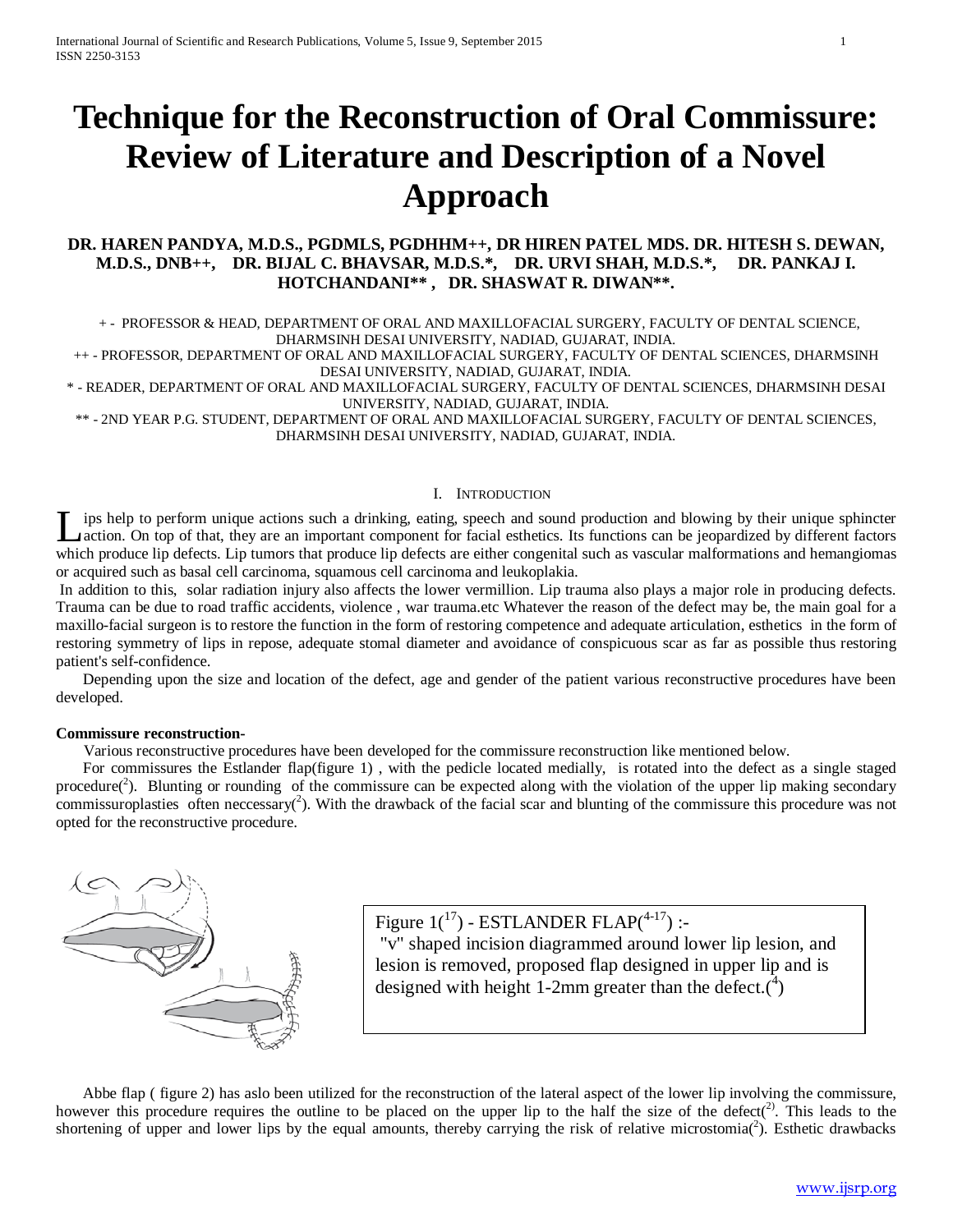include pin-cushioning and possible vermilion border malalignment.  $(^2)$ Also, this procedure requires manipulation of larger area thereby increasing the invasion and it also lead to the visible facial scar .Thus, due to the disadvantages related to this reconstructive procedure, Abbe flap was also not considered in our treatment plan.



Figure  $2(^4)$ - ABBE FLAP:-"V" shaped incision marked around the lesion and the lesion is removed this is followed by flap design which is of equal height as defect but 50% of width, resulting in equal width reduction of both upper and lower lips. $(4)$ 

 Reconstruction of both the lips involving the commissure can be accomplished by means of primary reconstruction (figure 3) using a horizontal incision in the cheek and de-epithelisation of two triangular  $a\text{res}(1)$ . But with this technique there are also chances of some degree of gaping of the commissure, thus requiring correction by commissuroplaty( $\frac{1}{1}$ ). Though this technique is lesser invasive than the rest of the reconstructive procedure, it do results into the visible facial scar, which was not acceptable by the patient and thus this procedure was also not opted.



Figure 3<sup>1</sup>- PRIMARY RECONSTRUCTION:-Crescent shaped excision of the tumour, horizontal incision of equal height as of incised defect is made along the lateral of the flap of the triangle. The areas above and below the horizontal incision are deepithelised and the defect is closed by merging the margins.  $(^{1})$ 

Reconstruction of the labial commissure by primary reconstruction using sliding U-shaped cheek flap( $14$ )(figure 4) :-This procedure is more invasive than the defect itself .This technique requires a square or rectangular tumor gap. With our case the defect was not of square of rectangular shaped. This procedure also carries the risk of facial scars and so this procedure was also not opted for the same reason of esthetics.



Figure 4(<sup>14</sup>)- PRIMARY RECONSTRUCTION:-Incision is carried out along the lesion in a way that the defect produced is rectangular or square. Triangular flaps are designed in cheek both above and below the defect and are advanced to cover the defect and sutured( $14$ ).

Masseter muscles as split muscle flaps have been used as a restorative procedure (Lexer  $1867<sup>6</sup>$ ). However this procedure, inspite of producing acceptable results, always has a chance of injuring the marginal mandibular branch of the facial nerve(<sup>6</sup>). Moreover, this procedure would be inappropriate for small commissure defects as it would require manipulation of a larger donor area. This procedure requires more invasion and also yields scar formation and so was not opted .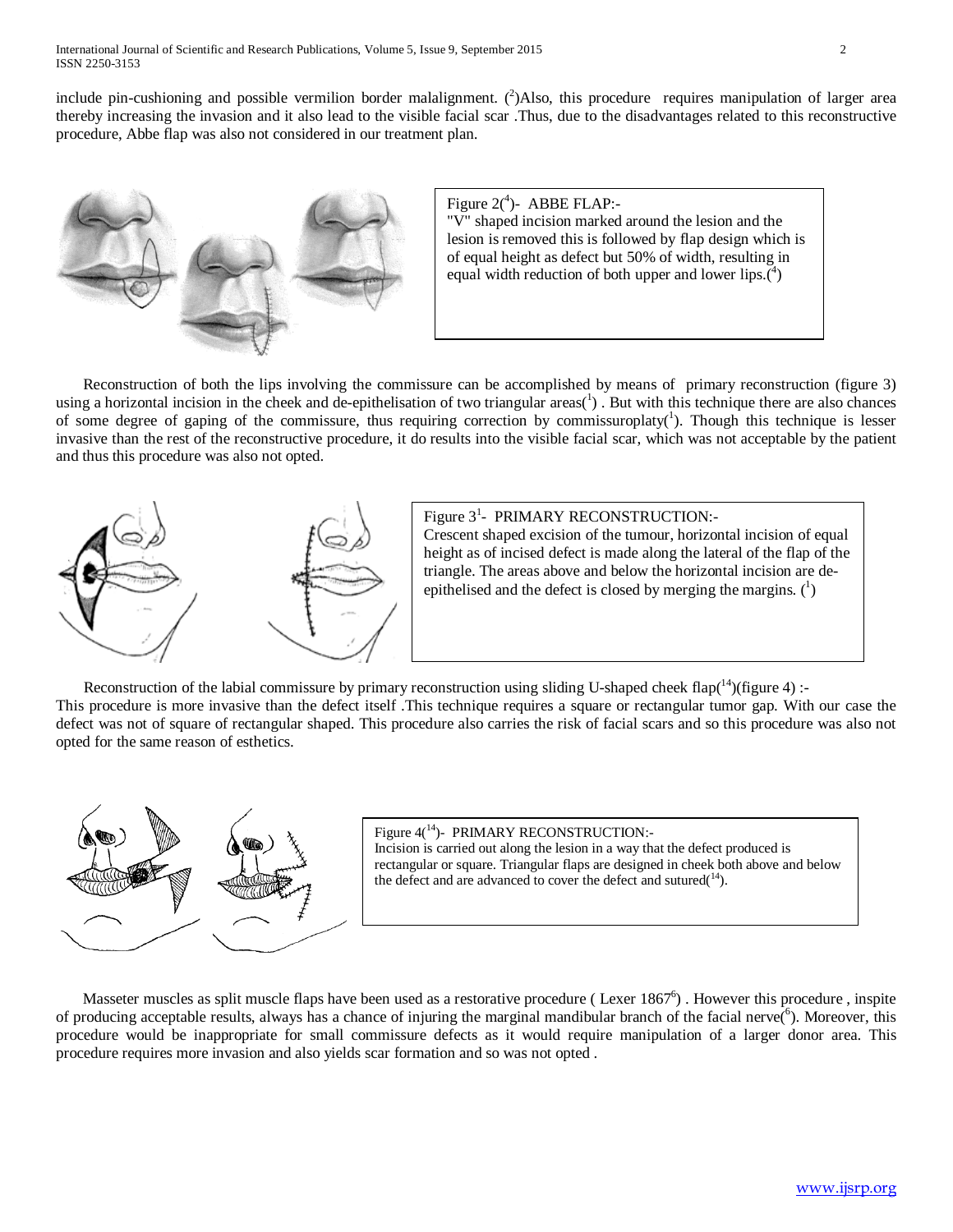International Journal of Scientific and Research Publications, Volume 5, Issue 9, September 2015 3 ISSN 2250-3153



Orbicularis Oris muscle has also been taken into consideration for the reconstruction of lip commissure( $3$ ), but they bear the disadvantage that parts of the orbicularis muscle have to be transsected and transported causing disorientation and denervation of the muscle fibres(<sup>3</sup>). Despite reinnervation of the trassected orbicularis muscle in most techniques, the muscle fibres remain disoriented and lip movement is often asymmetrical. Moreover there can be loss of sensibility to the lower lip( $3$ ). There is also a certain tendency for blunting of the oral commissures( $3$ ). In addition to being invasive procedure, it also results in an unacceptable scar formation and thus was not selected as an treatment option.





 Application of nasolabial flap in the oral commissure reconstruction has also been described. The main advantage is that its donor site lies adjacent to the defect, thereby reducing distant donor site morbidity( $5$ ), it also serves a good esthetic purpose cause of its color and texture similarity to the defect site( $16$ ). Moreover it can be used in cases with facial skin laxity( $5$ ). Since the defect is small in size this technique brings about the best results by providing sufficient bulk and also by hiding the suture line along the natural skin crease it prevents visible scar( $^{16}$ ). The adequate blood supply increases the viability of this flap thereby making it one of the best available options. Intraoral reconstruction with the nasolabial flap is a simple and fast procedure and minimizes the morbidity relating to speech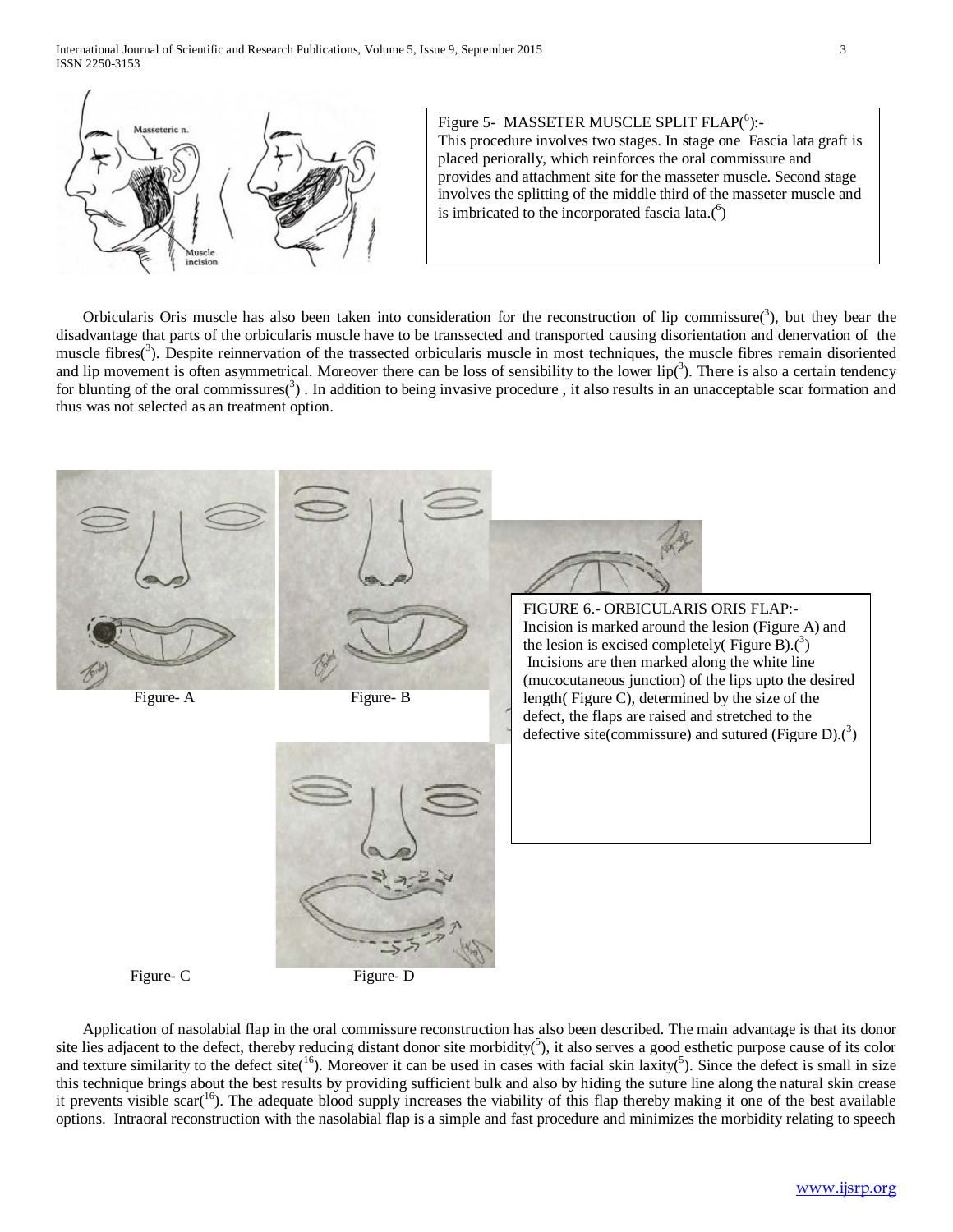International Journal of Scientific and Research Publications, Volume 5, 2015 4, 2015 4, September 2015 4, September 2015 4, September 2015 4, September 2015 4, September 2015 4, September 2015 4, September 2015 4, Septemb ISSN 2250-3153

and swallowing impairment to a whom we can avoid a higher morbi



deal for more elderly patients with systemic disorders, amongst

Thus, due to its high esthetic and  $\overline{a}$  if and  $\overline{a}$  if and  $\overline{a}$  if and  $\overline{a}$  if and  $\overline{a}$  if and  $\overline{a}$  if and  $\overline{a}$  if and  $\overline{a}$  if and  $\overline{a}$  if and  $\overline{a}$  if and  $\overline{a}$  if and  $\overline{a}$  i



FIGURE- D FIGURE-E





FIGURE 7- NASOLABIAL FLAP:- Incision marking around the lesion (Figure- D) followed by excision of the entire lesion which leads to the commissural defect (figure- E). Flap designing( Figure - F), Flap is raised, tunnel is made near to the defect and the part of the flap that will be tunneled is de-epithelialised (Figure-G) Flap is passed through the tunnel and sutured to reconstruct the defect ( Figure- H)

Figure- F



## II. CASE REPORT-

A 52 years old male patient was referred to department of Oral And Maxillofacial Surgery,D.D.U. Nadiad on 1<sup>st</sup> July 2014 for a non-healing ulcerative growth on right commissure of lip ( figure 8 ) extending inwards to involve the underlying part of the buccal mucosa. An excision biopsy was taken and sent for histopathological examination. Diagnosis of squamous cell carcinoma was established histologically. Ct scan revealed mucosal thickening with enhancement seen along right buccal mucosa and orbicularis oris muscle with bilateral subcentimeter size level Ib and II lymph nodes.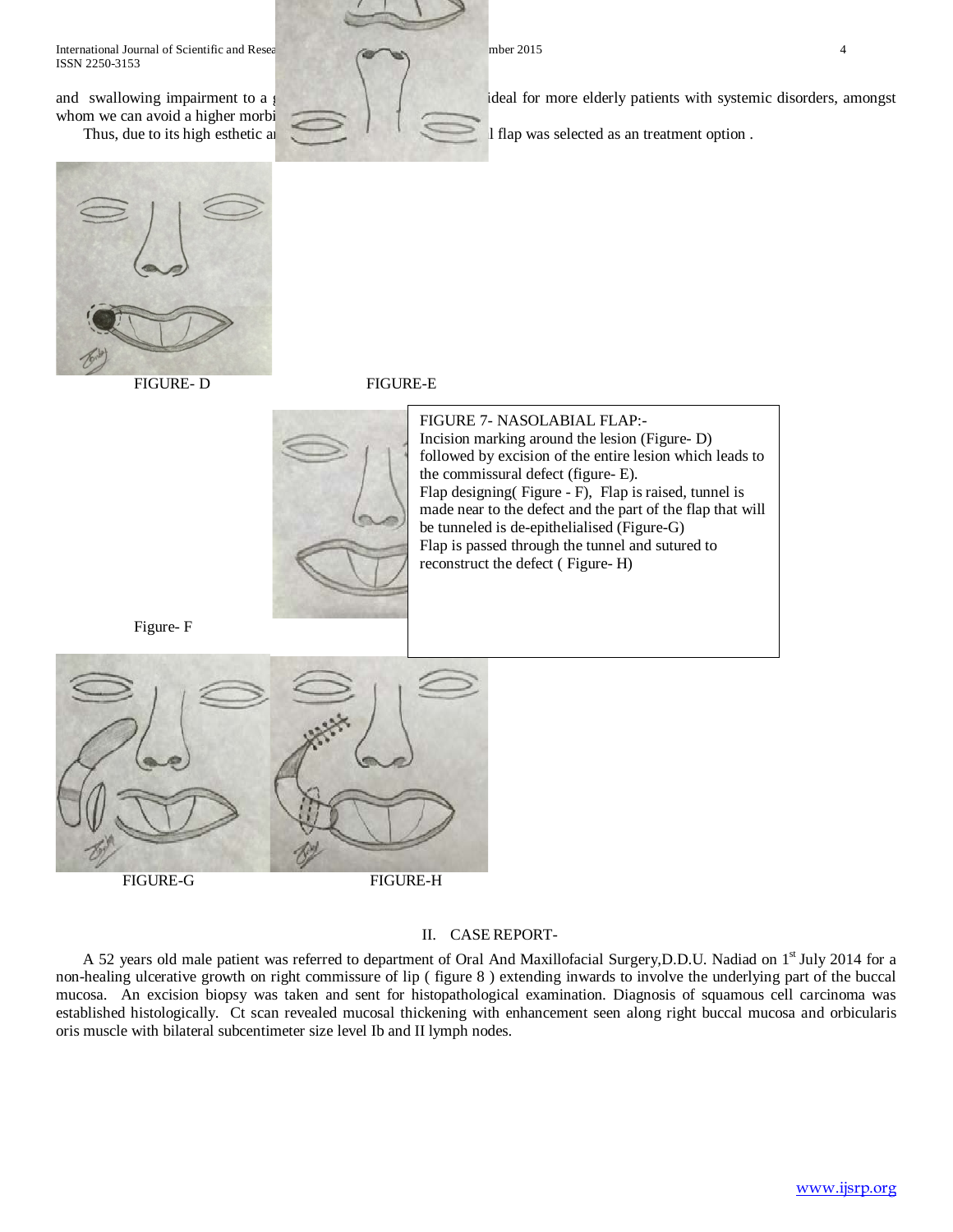

FIGURE 8- Lesion involving the right commissure of the mouth and the buccal mucosa

 All preoperative investigations were done and patient was operated under general anaesthesia. Wide local excision of the lesion was performed along with modified neck dissection-II followed by the reconstruction of the defect with the Nasolabial fold. The entire procedure was performed with utmost aseptic care. Specimens were sent for the histological examination which revealed squamous cell carcinoma of the buccal mucosa and tumor category of  $T_1N_0$ . The maximum depth of invasion was 0.2cm, absence of lymphovascular or perineural invasion. On histopathological examination base of resection, right submandibular salivary gland with muscle tissues and lymph nodes were negative for metastasis.

#### III. TECHNIQUE :-

 Excision of the lesion led to a defect along the right commisure (angle) of the mouth. The main concern was to restore the function, which would have otherwise led to reduced function of the oral sphincter resulting in an inability to hold the water or blow, along with esthetics(as patient was overtly concerned of his appearance).

 Depending upon the conditions, we opted for the nasolabial flap for reconstructing the defect as it had the advantages of better esthetics, color and texture similarities to the tissues adjacent to the defect and restoration of functions and minimum morbidity to the donor site.

#### IV. FLAP DESIGN:-

 A fusiform shaped flap of 1.5cm width and 5cm length ( figure 9) was marked with its mesial border along the nasolabial groove and superior border below the medial canthus along the nasofacial junction. Inferior border was marked above the commissure.

 Incision was carried out through the skin, subcutaneous fat to the level underlying musculature. An inferiorly based single staged nasolabial flap was designed and a pedicled musculcuatneous flap was raised





 A tunnel was prepared (figure-10),by placing an incision just lateral to the defect. The tunneled segment of the flap was deepithelialised. The flap was then passed through the tunnel into the defect (figure-2), the superior aspect of the flap was rolled upon itself to form the inner and outer aspect of the commissure and sutured with vicryl-3.0 with superior margin (figure-11). The donor site was properly irrigated and closed in layers with vicryl-3.0 sutures for deep dermal closure and ethylon 5.0 for approximating the skin edges.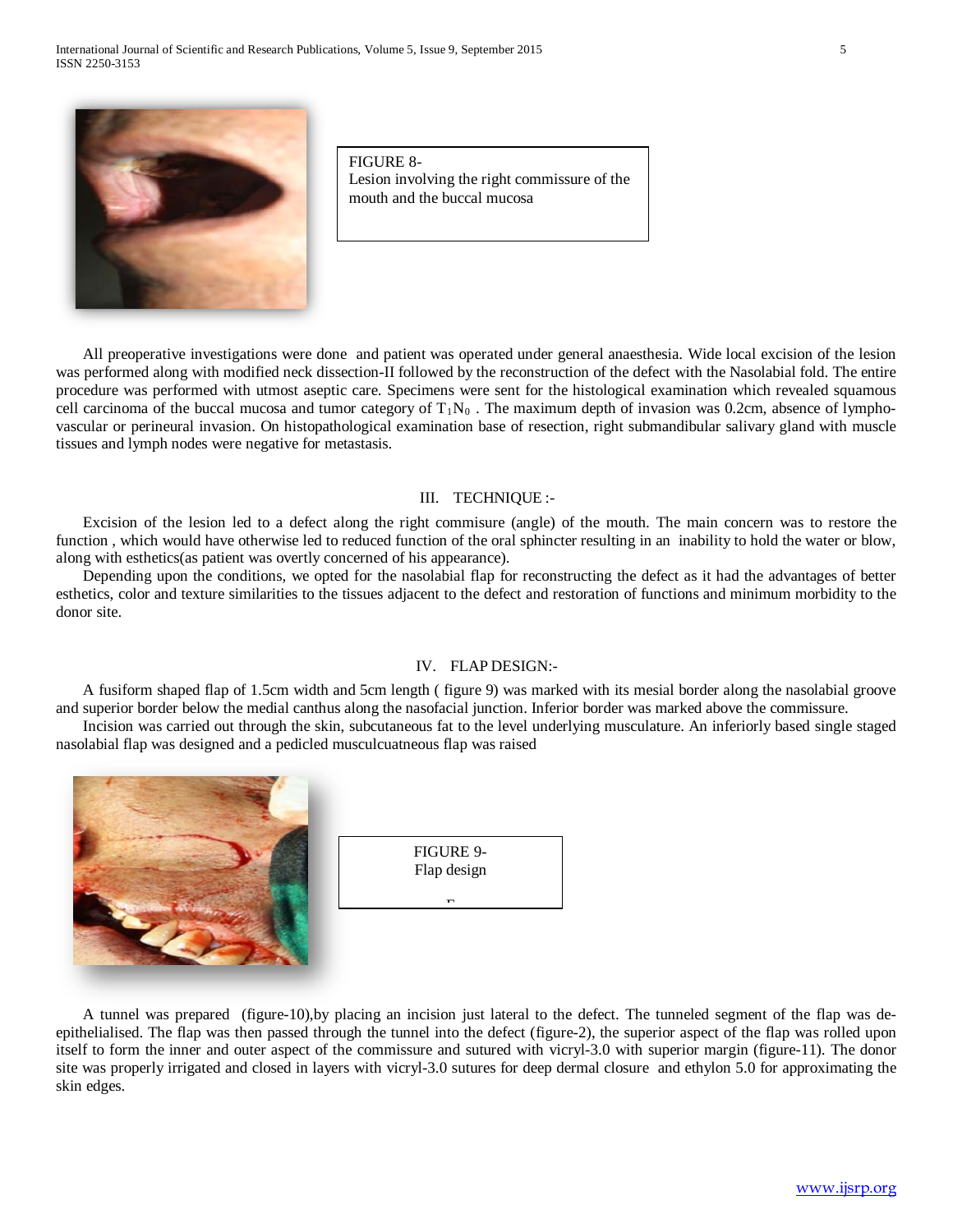

#### V. REVIEW OF LITERATURE.

 The first evidence of lip reconstruction is seen as far back as 1000bc in Sushruta Samhita. In the western world Celsius was credited as first to describe the closure of a lip defect on the first century A.D. Dieffenbach(1845), Bernard(1851), Fries(1971) described the reconstruction of subtotal or total defects of the lower lip by transposition flaps from the lower cheek( $^{10}$ ). Abbe cross lip flap involving tissue borrowing from the opposing lip was first describe by Sabattini 1838 (lipreconstruction)(<sup>4</sup>). Lower lip can be reconstructed using local flap - cheek advancement flaps (Von Burrow,..1855; webster et al.,  $1960$ ) $(^{11}$ ), or rotating the flap using the residual flap (Karapandzic. 1974; McGregor, 1983)( $11\overline{112}$ ) or nasolabial tissue (Nakajima et al.., 1984( $11,12$ ); Fujimori .., 1980( $11$ )..) a regional pedicled( Baker et al.., 1995; Converse and converse, 1977; Bakamjian,  $1971$ )<sup>(11</sup>) or free flaps ( Krol and Evans, 2000; Koshima et al... 2000; Wei et al, 2001)(<sup>11</sup>) or lip switch flaps (Estlander, 1872 Abbe, 1898 (<sup>12</sup>). Esser in 1918 first described the biloped platysma myocutaneous flap for total lower lip reconstruction and nasal tip reconstruction  $({}^{11})$ . Converse (1959) and kazanjian (1974) stressed the importance of local flaps of the cheek, the nasolabial area or of lower lip to be used preferred for the repair of lateral defects of the upper lip before distant flaps of the forehead, scalp or neck are utilized( $10$ ). Koshima et al (2004) first described the application of superficial circumflex illiac artery perforator flap for the reconstruction of complex lower lip defect.  $\binom{13}{2}$ 

 Estlander(1872) ,Converse (1976) described the reconstruction of lateral defect using triangular rotation flap from the opposite lip pedicled on the labial artery, however it required a second procedure to reconstruct the shape of the lip and the elongation of the oral commissure.  $(10)$ 

Reconstruction for not unduly large commissure defects Brusati 1976 described a U- shaped cheek flap. $(14)$ 

Application of nasolabial flap in the reconstruction dates back in 600 B.C. in Sushruta Samhita $(4,8,15)$ . Theirsch first described the application of this flap for the reconstruction of the oral defects( $15$ ). Esser reported the application of a cutaneous nasolabial flap transferred in two stages to increase its stability<sup>(15</sup>). Wallace and Rose later reported modification of this basic flap, allowing for single stage transfer $^{15}$ ).

#### VI. DISCUSSION

 Reconstruction of lip and its commissure depends upon the size and extent of the defect, patient's general health condition and the surgical skill of the operating surgeon.

 Various reconstructive procedures have been developed like Karapandzic, Abbe, Fan flaps and mobilization of cervical. These procedures have a drawback of significant microstomia and neccessity of a second stage. Microvascular free flaps such as the radial forearm or the anterolateral thigh have also became an acceptable reconstructive procedure. However, these techniques require trained personnel, microsurgical setup and are usually associated with an increased operative time and a longer hospital stay.

 The main advantages of this flap were its sufficient surface area, adequate blood supply and esthetic results. We were able to completely cover up the defect with the available flap due to its bulk provided by the facial musculature. Its adequate blood supply ensured the flap's viability by preventing its breakdown and fistula formation. As per the patient's request we were able to achieve his expectations in terms of esthetics, as the scar lines rested under the natural crease of the face. Moreover , it did not cause speech impairment and since it was easily accessible from the same surgical field , it was quick to harvest and thus was not overly timeconsuming.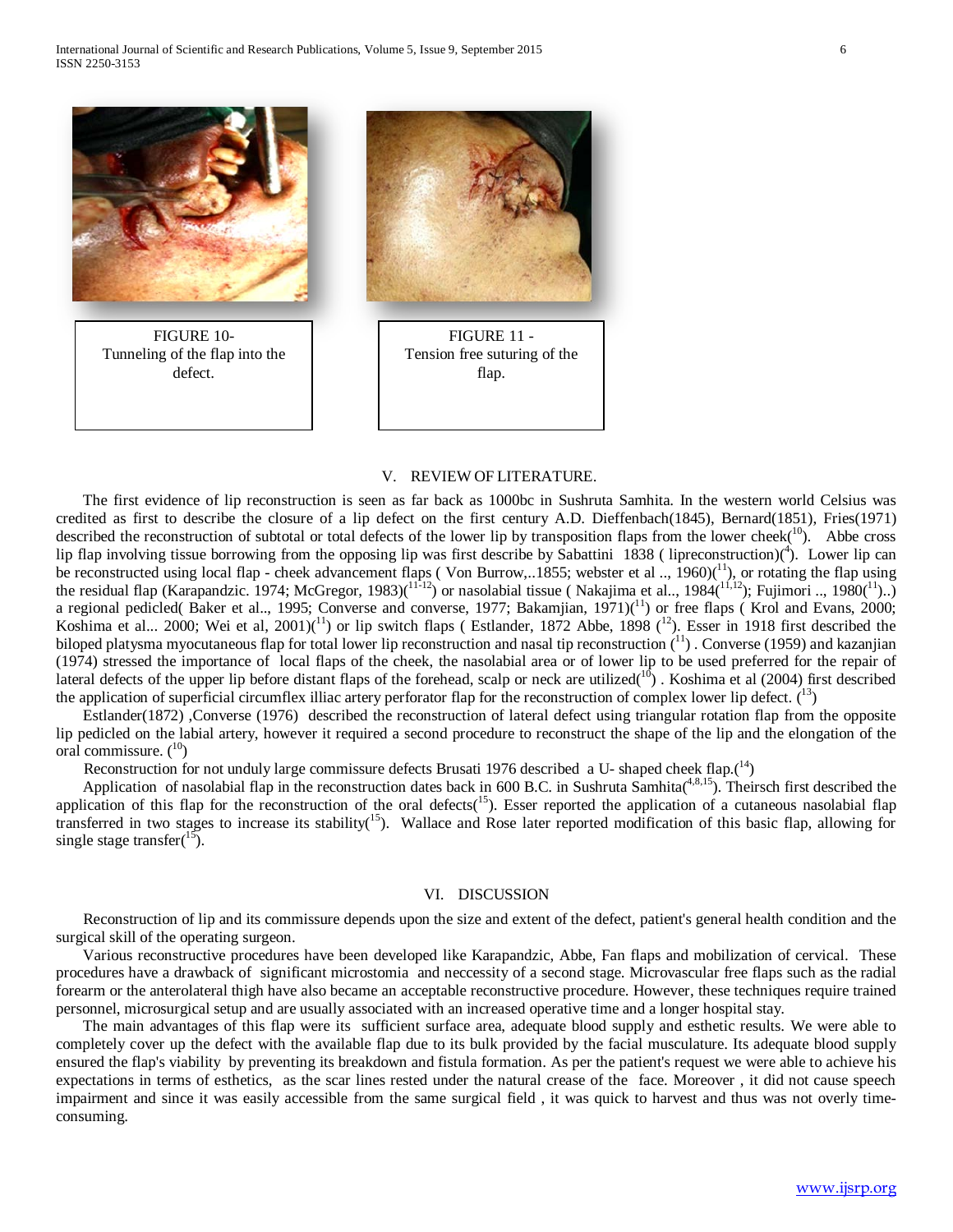International Journal of Scientific and Research Publications, Volume 5, Issue 9, September 2015 7 ISSN 2250-3153

 In summary, the nasolabial flap is a secure and reliable reconstructive option which produced satisfactory aesthetic and functional results.





FIGURE 12- POSTOPERATIVE PHOTOGRAPH:- SATISFACTORY RESULTS ACHEIVED IN TERMS OF ESTHETICS AND ORAL COMPETENCE.

#### **REFERENCES**

- [1] A CONTRIBUTION TO THE PRIMARY RECONSTRUCTION OF THE UPPER LIP AND LABIAL COMMISSURE FOLLOWING TUMOUR EXCISION:- GERHARD ZISSER , J.MAX-FAC. SURG. 3(1975) 211-217 C GEORG THIEME VERIAG, STTUTGART.(FIGURE 3)
- [2] LIP RECONSTRUCTION:- H.D. VYUK AND CH. R. LEEMANS.
- [3] ORAL COMMISSURE RECONSTRUCTION WITH ORBICULARIS ORIS ELASTIC MUSCULOMUCOSAL FLAPS:- E.ROBOTTI, B. RIGHI, M. CARMINATI, L. ORTELLI, P.P. BONFIRRARO, L. DEVALLE, M.A. BOCHIOTTI., JOURNAL OF PLASTIC , RECONSTRUCTIVE & AESTHETIC SURGERY (2009) XX, 1-9
- [4] RECONSTRUCTION OF THE LIPS:- CRAIG L. CUPP, CDR, MC, USNR, WAYNE F. LARRABEE, JR, MD. CUPP AND LARRABEE
- [5] USE OF NASOLABIAL FLAP IN INTRA AND EXTRAORAL RECONSTRUCTION: OUR EXPERIENCE WITH 40 CASES PUNIT CHITLANGIA. E. KUMURAN. K.S. SABITHA, J. MAXILLOFAC. ORAL SURG. (OCT-DEC 2012) 11(4):451-454, DOI 10.1007/S12663-012-0336-Z
- [6] FACIAL REANIMATION BY STAGED, SPLIT MASSETER MUSCLE TRANSFER. MALCOLM A. LESAVOY, MD,\*KENNETH L. FAN, MD, ANDREW G. GOLDBERG, MD, BRIAN P. DICKINSON, MD, AND FERNANDO HERRERA, MD,
- [7] OPEN ACCESS ATLAS OF OTOLARYNGOLOGY, HEAD AND NECK OPERATIVE SURGERY, NASOLABIAL FLAP FOR ORAL CAVITY RECONSTRUCTION. HARRY WRIGHT, SCOTT STEPHAN, JAMES NETTERVILLE.
- [8] VERSATILITY OF NASOLABIAL FALPS IN ORAL RECONSTRUCTIONS, ESTEFENIA ALONSO- RODRIGUEZ, JOSE-LUIS CEBRIAN-CARRETERO, MARIO-JOSE MORAN- SOTO, MIGUEL BURGEUNO- GARCIA, MED ORAL PATOL ORAL CIR BUCAL. 2014 SEP 1;19(5):E525- 30.,DOI:10.4317/MEDORAL.19376
- [9] RECONSTRUCTION OF THE ORAL MUCOSAL DEFECTS USING THE NASOLABIAL FLAP: CLINICAL EXPERIENCE WITH 22 PATIENTS, ANDRE M ECKARDT, HORST KOKEMULLER, FRANK TAVASSOL AND NILS- CLAUDIUS GELLRICH, ECKARDT ET AL. HEAD & NECK ONCOLOGY 2011, 3:28
- [10] A NEW TECHNIQUE FOR THE REPAIR OF LATERAL DEFECTS OF THE UPPER LIP, GERHARD W. PAULUS, J. MAX-FAC. SURG. 13 (1984) 128- 130
- [11] SUBMANDIBULAR ARTERY: BILOBED PLATYSMA MYOCUTANEOUS FLAP FOR TOTAL LOWER LIP RECONSTRUCTION, OVUNC AKDEMIR, WILLIAM C. LINEAWEAVER, SERVET CELIK, CELAL CLNAR, FENG ZHANG., JOURNAL OF CRANIO-MAXILLO-FACIAL SURGERY 42(2014) 1861-1867
- [12] RESULTS OF MODIFIED STAIRCASE TECHNIQUE FOR RECONSTRUCTION OF THE LOWER LIP, J.J. KUTTENBERGER, N. HARDT, JOURNAL OF CRANIO-MAXILLOFACIAL SURGERY (1997) 25,239-244.
- [13] SUPERFICIAL CIRCUMFLEX ILLIAC ARTERY PERFORATOR FLAP: IDENTIFICATION OF THE PERFORATOR BY COMPUTED TOMOGRAPHY ANGIOGRAPHY AND RECONSTRUCTION OF A COMPLEX LOWER LIP DEFECT. Y.HE, Z. TIAN, C.MA, C. ZHANG. INT. J. ORAL MAXILLOFAC. SURG. 2015; 44: 419-423
- [14] RECONSTRUCTION OF THE LABIAL COMMISSURE BY A SLIDING U-SHAPED CHEEK FLAP. ROBERTO BRUSATI. J. MAX.-FAC. SURG. 7 (1979)11-14.
- [15] NASOLABIAL FLAP RECONSTRUCTION OF ORAL CAVITY DEFECTS: A REPORT OF 18 CASES. YADRANKP DUCIC, MD, FRCS (C), AND MARK BURYE,DDS. J ORAL MAXILLOFAC SURG 58:1104-1108, 2000.